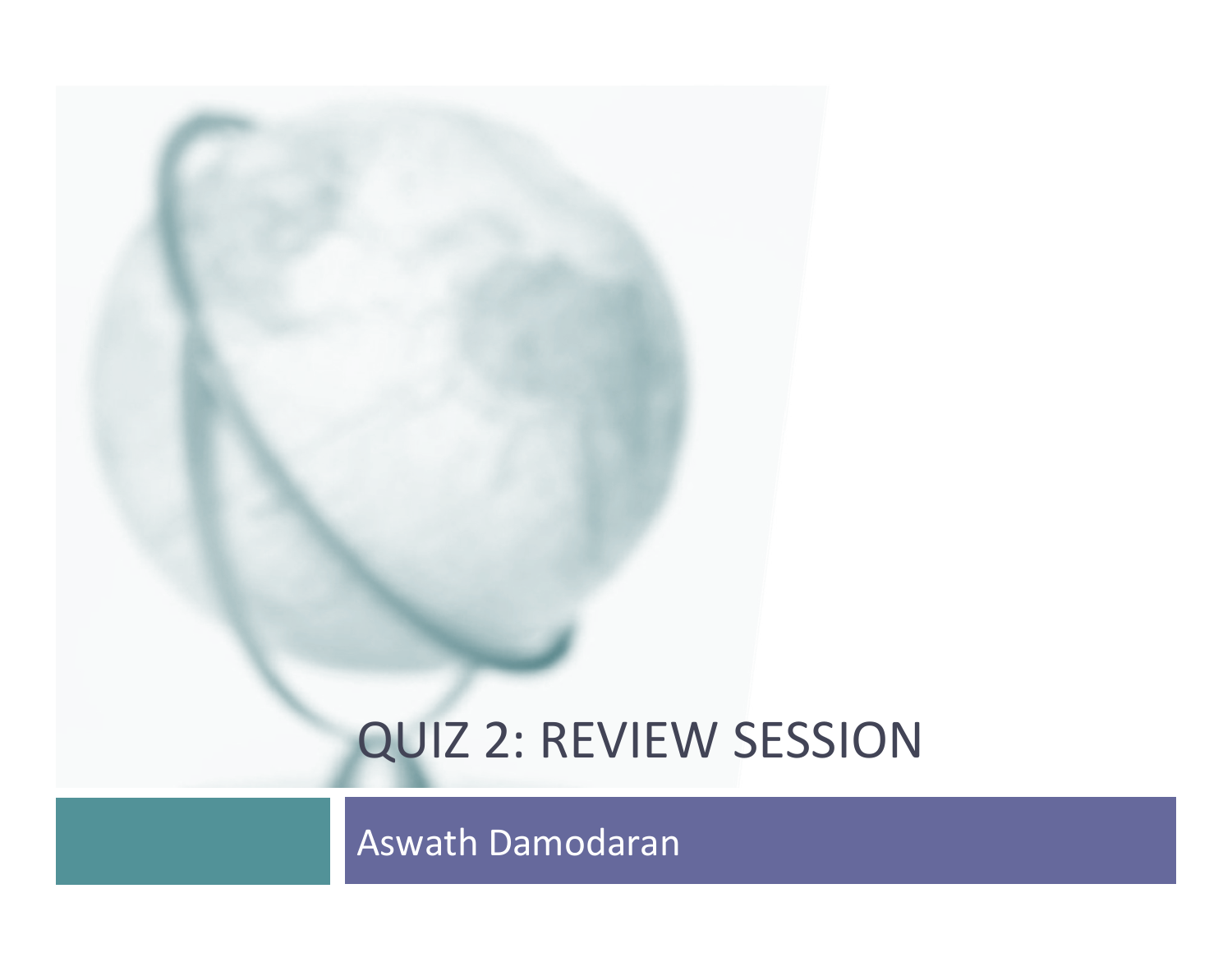# This quiz will cover...

- $\Box$  The last two ingredients into DCF valuation
	- Expected Growth: Historical, analyst & particularly fundamental growth (to EPS, net income, operating income and when margins are changing)
	- **<u>n</u>** Terminal value
- $\Box$  The loose ends of DCF valuation
	- Cash and cross holdings
	- Assets that have not been counted yet
	- $\blacksquare$  Debt and other potential liabilities
	- $\blacksquare$  Employee options and restricted stock
- $\Box$  The mechanics of DCF valuation
	- **E** Estimating FCFF and FCFE
	- **□** Dealing with changing discount rates
	- $\blacksquare$  Checking inputs for consistency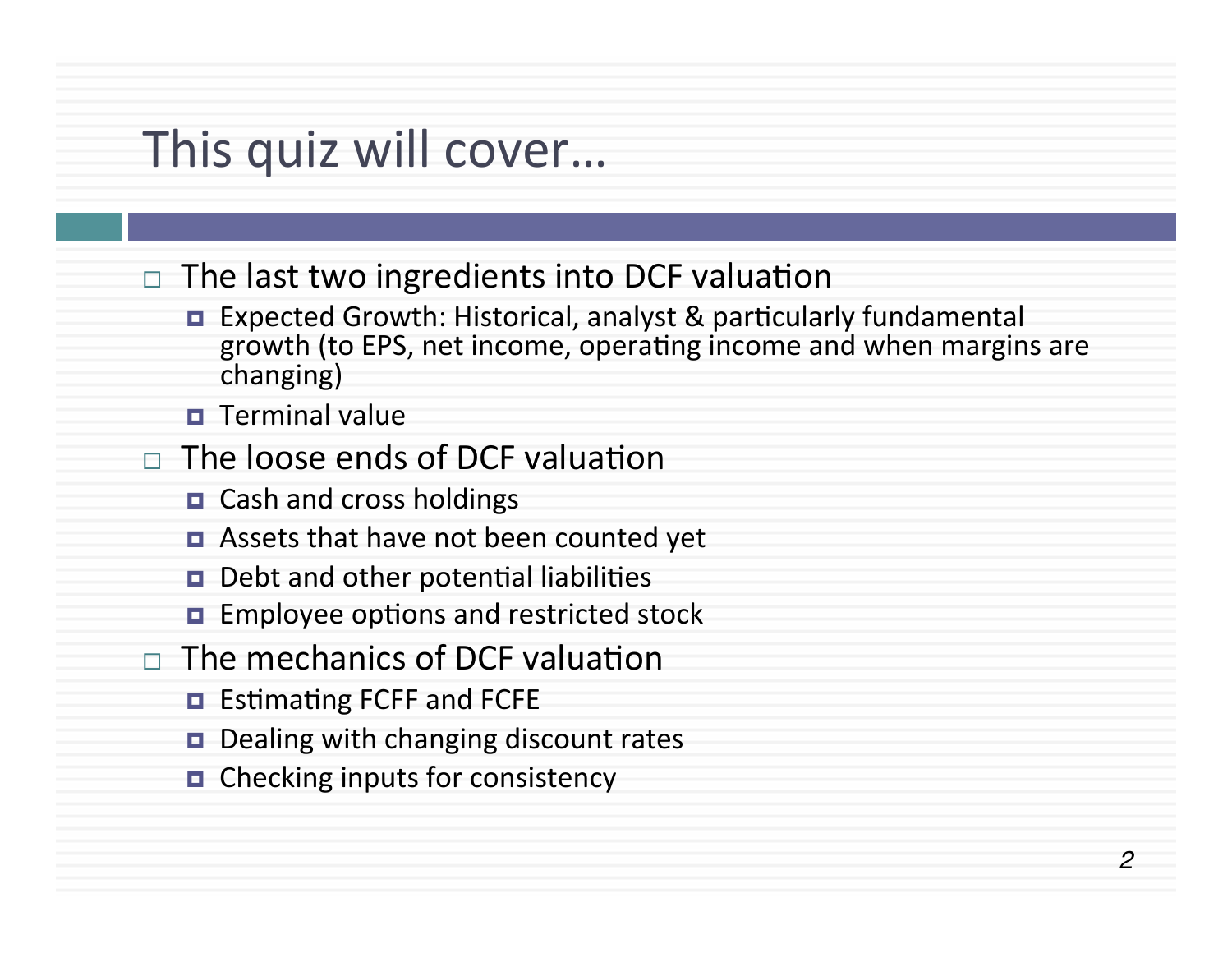# Fundamental Growth

| <b>Earnings Measure</b>            | <b>Reinvestment Measure</b>                                                                               | <b>Return Measure</b>                                                                                                    |
|------------------------------------|-----------------------------------------------------------------------------------------------------------|--------------------------------------------------------------------------------------------------------------------------|
| Earnings per share                 | Retention Ratio = $%$ of net<br>income retained by the<br>company = $1 -$ Payout<br>ratio                 | Return on Equity = Net<br>Income/ Book Value of<br>Equity                                                                |
| Net Income from non-cash<br>assets | Equity reinvestment Rate =<br>(Net Cap $Ex + Change$ in<br>non-cash WC - Change in<br>Debt)/ (Net Income) | Non-cash $ROE = Net$<br>Income from non-cash<br>assets/ (Book value of<br>equity $-$ Cash)                               |
| <b>Operating Income</b>            | Reinvestment Rate = $(Net$<br>Cap Ex + Change in non-<br>cash WC)/ After-tax<br><b>Operating Income</b>   | Return on Capital or ROIC<br>= After-tax Operating<br>Income/ (Book value of<br>equity + Book value of<br>$debt - Cash)$ |

*3*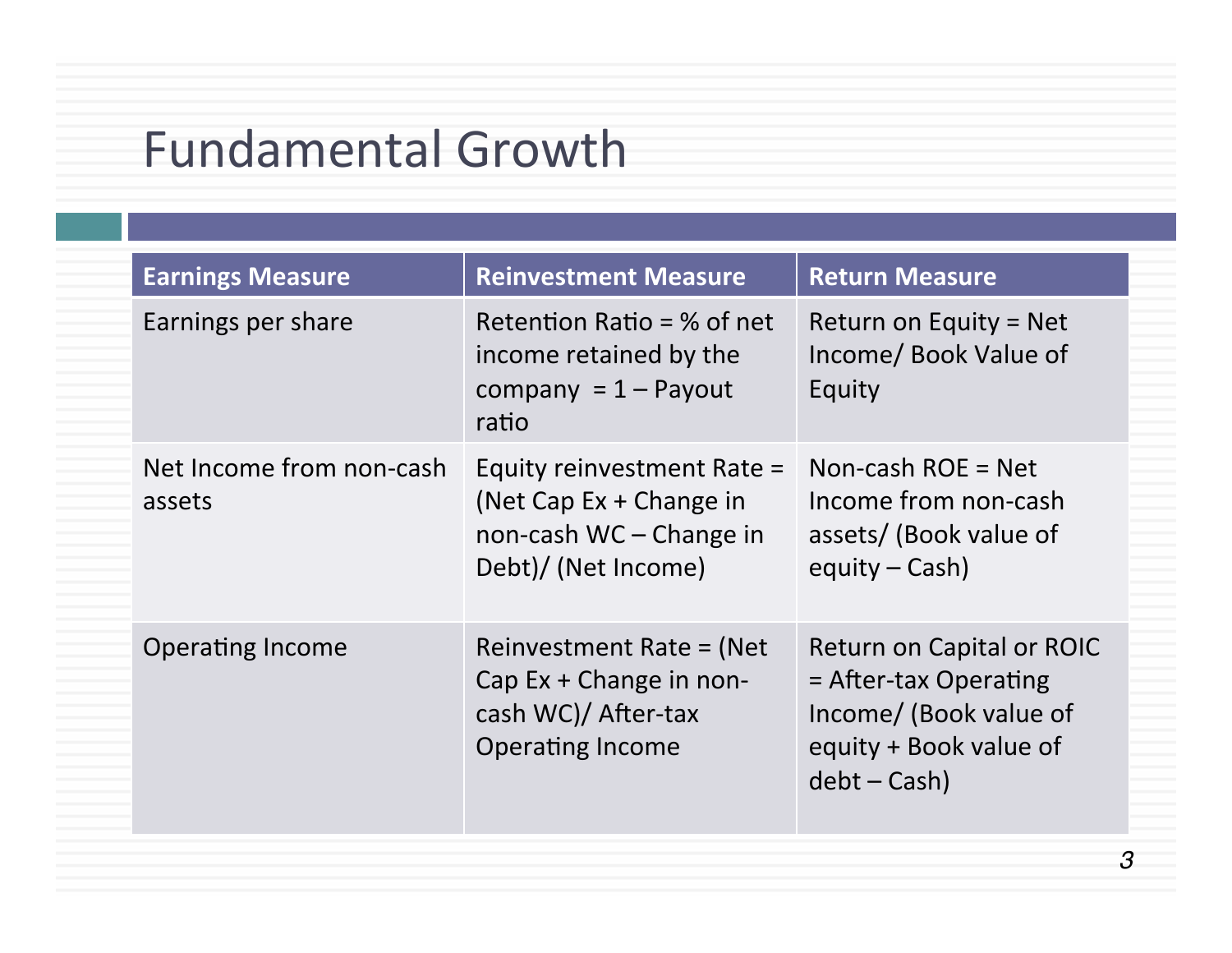## Terminal Value: The Cardinal Rules

- $1.$  Obey the cap: Don't let the growth rate exceed the growth rate in the economy (and use the risk free rate as your proxy)
- 2. Adjust the cost of capital to reflect "stability): Move betas towards one, debt ratios towards stable firm levels)
- 3. Think about the return on capital in perpetuity and where it will be, relative to the cost of capital.
- 4. And use the return on capital to back into a reinvestment rate:

Reinvestment rate =  $g/ROIC$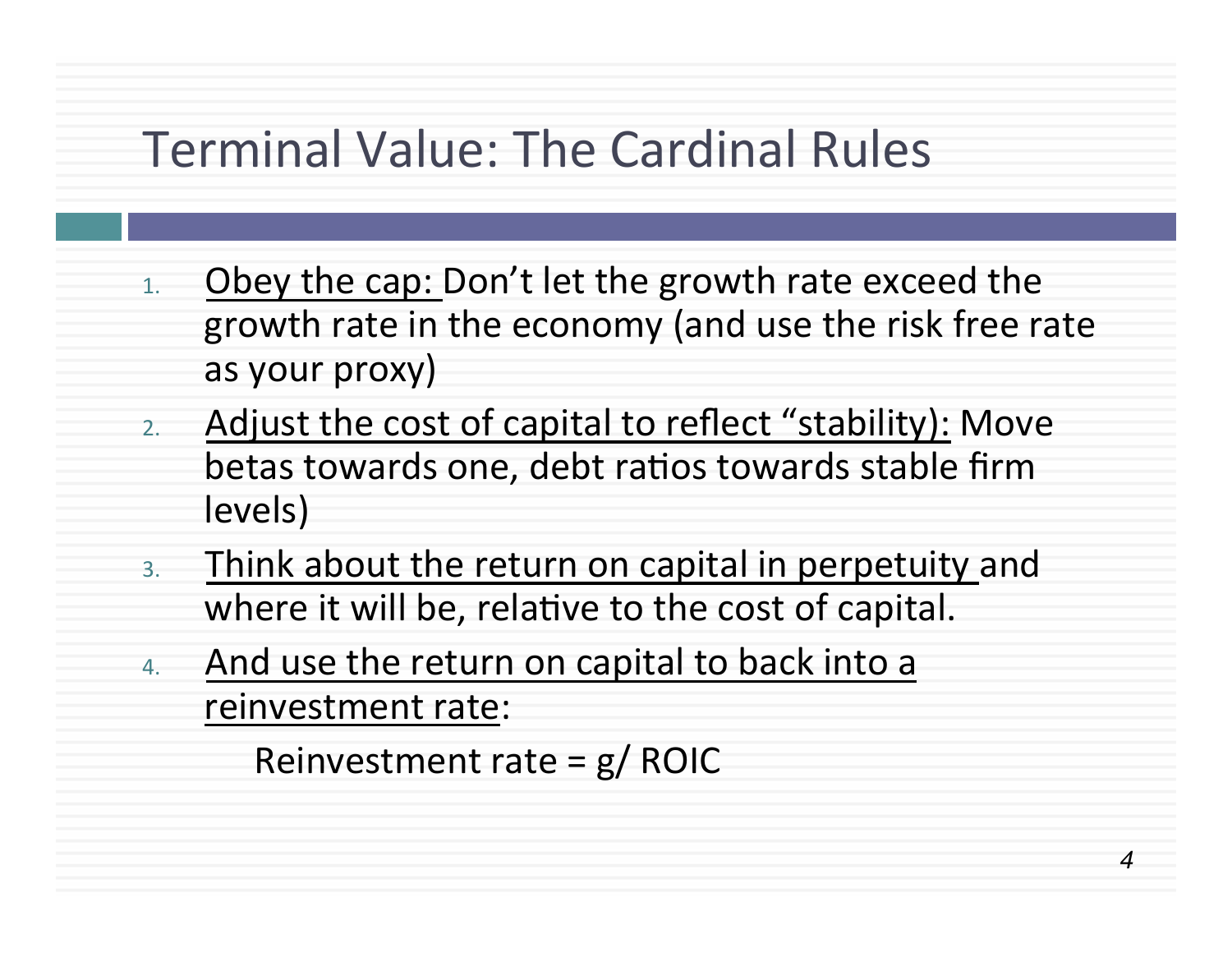Example: Terminal value calculation Problem 1, part a: Fall 2011

 $\Box$  Limroth Enterprises is a family-run, publicly traded company that expects to generate  $$60$  million in after-tax operating income next year on capital invested of  $\frac{1}{2}$  1 billion. The firm has a cost of capital of 10% and expects to maintain its current return on capital, while growing 2% a year in perpetuity. What is the value of the operating assets?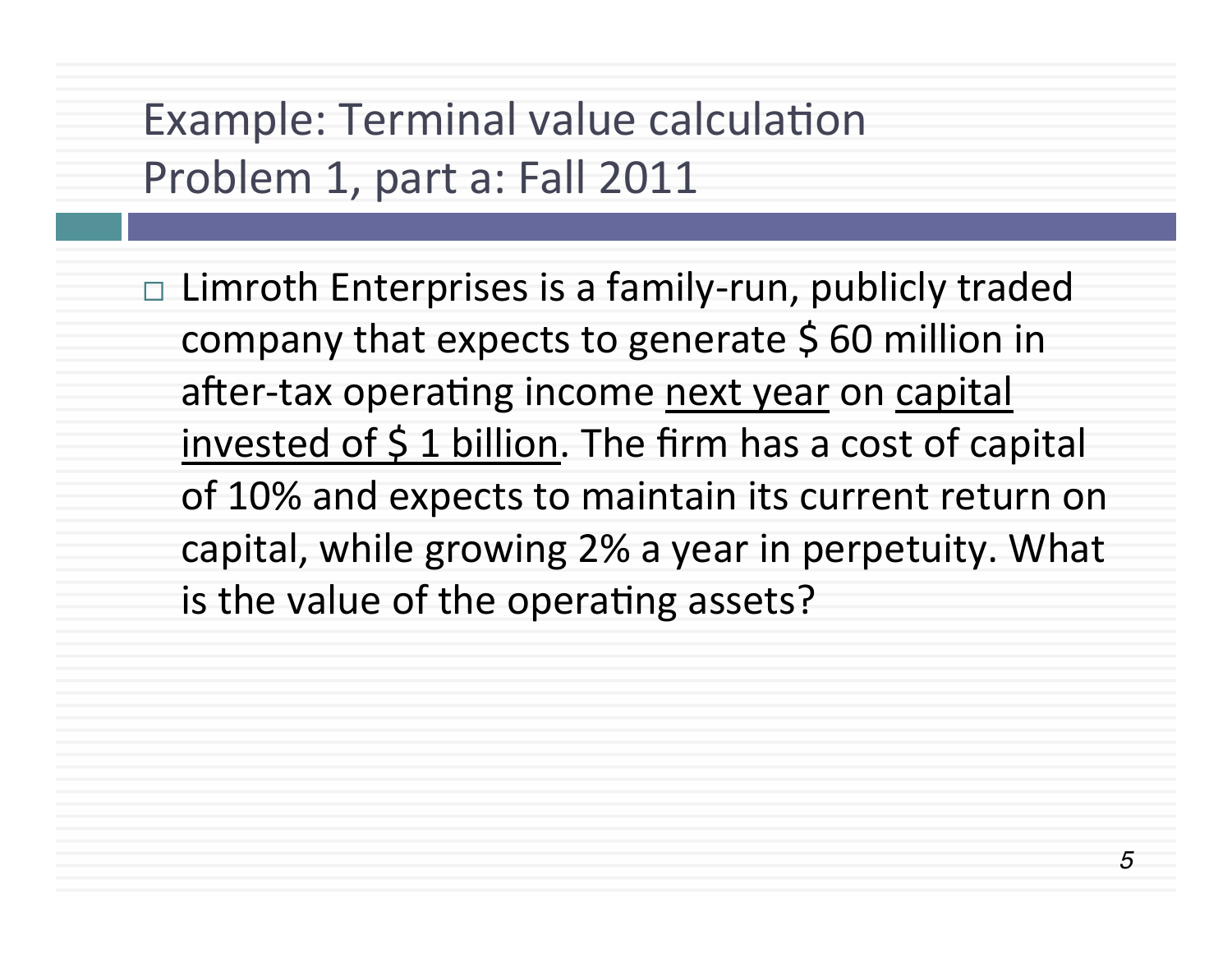# Solution

- $\Box$  Expected EBIT (1-t) = 60
- $\Box$  Capital invested = 1000
- $\Box$  Return on capital = 60/1000 = 6%
- $\Box$  Cost of capital = 10%
- $\Box$  Expected growth rate = 2%
- $\Box$  Expected Reinvestment rate = 2%/6% =33.33%
- □ Value of operating assets =  $60$  (1-.33)/ (.10-.02) =  $= 500$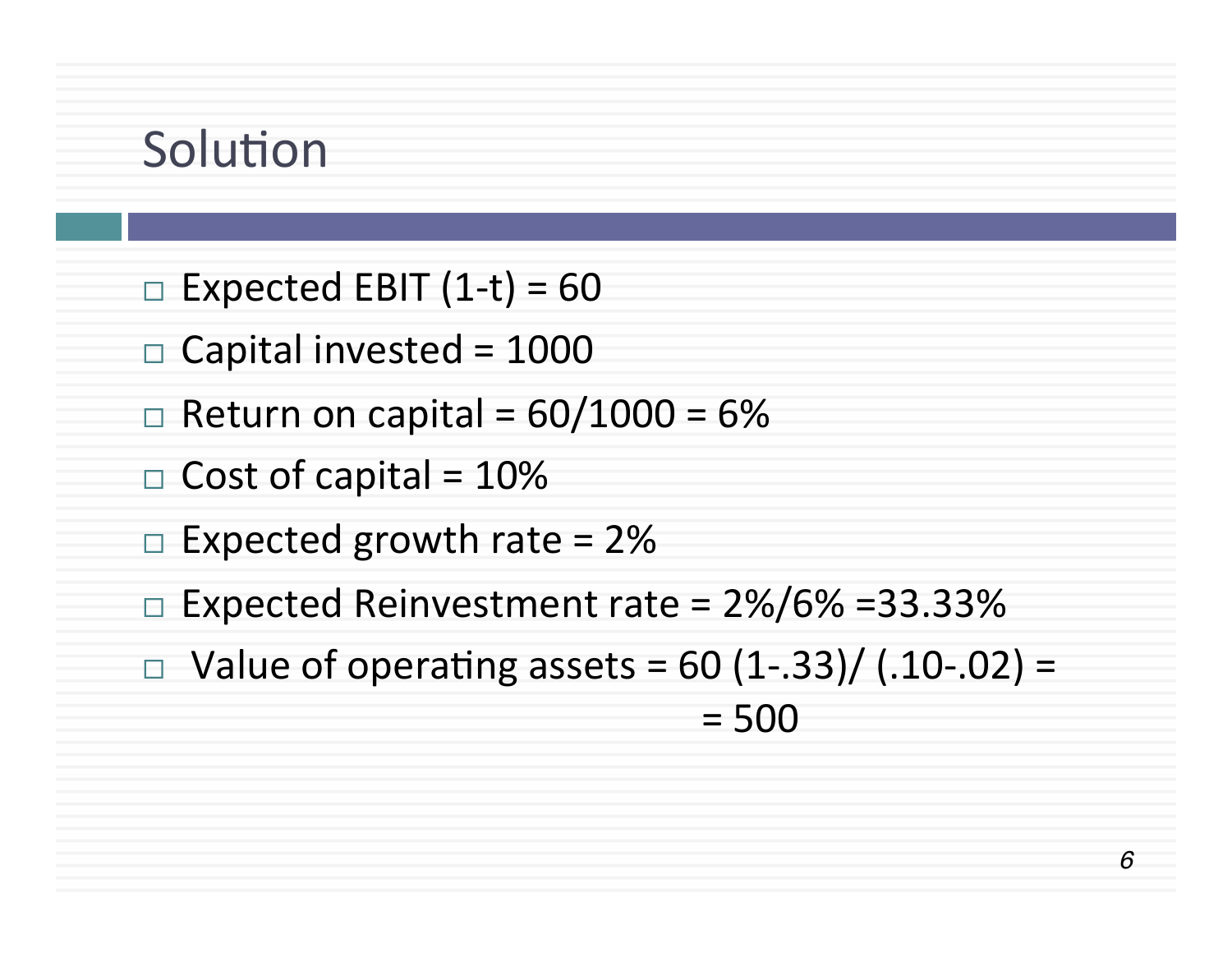# Loose End 1: Cash

- $\Box$  Cash, by itself, if usually a neutral asset, earning a low but fair rate of return.
- $\Box$  However, the market may discount the cash holdings of a company, if it feels that the managers will waste the cash (by investing at less than the cost of capital).
- $\Box$  Conversely, the market may attach a premium to the cash in some companies, if it feels that cash is a strategic weapon that can help the company make it through hard times or buy distressed company assets.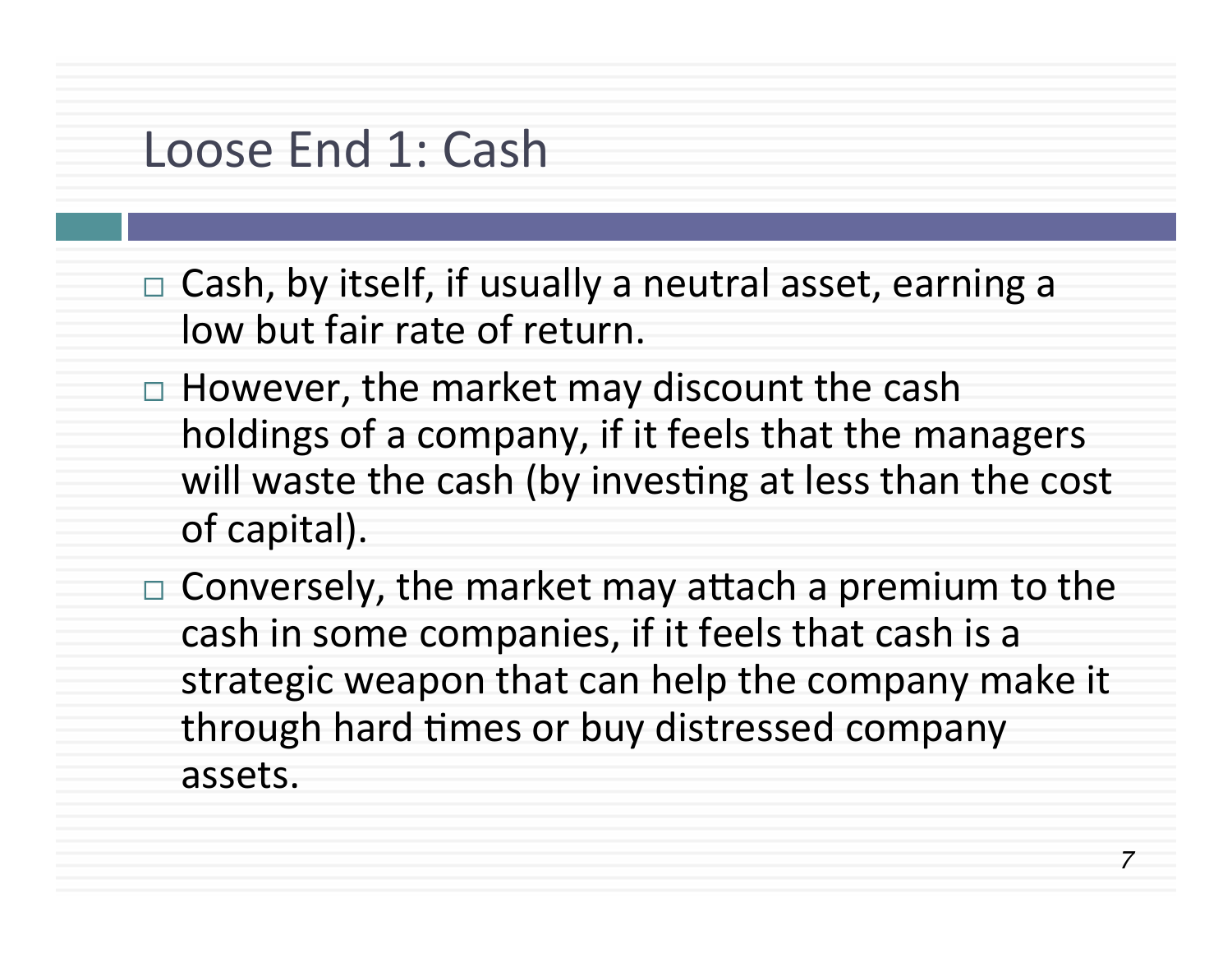### Example: Part b of problem 1, Fall 2011

 $\Box$  Assume that Limroth Enterprises has \$ 100 million in cash and marketable securities and that you believe that there is a 60% chance that management will reinvest this cash to generate returns to similar to what they are earning on their existing operating assets (in investments with a similar risk profile); there is a 40% probability that the cash will remain invested in commercial paper and T.Bills, earning 1%. How much value would you attach to the cash?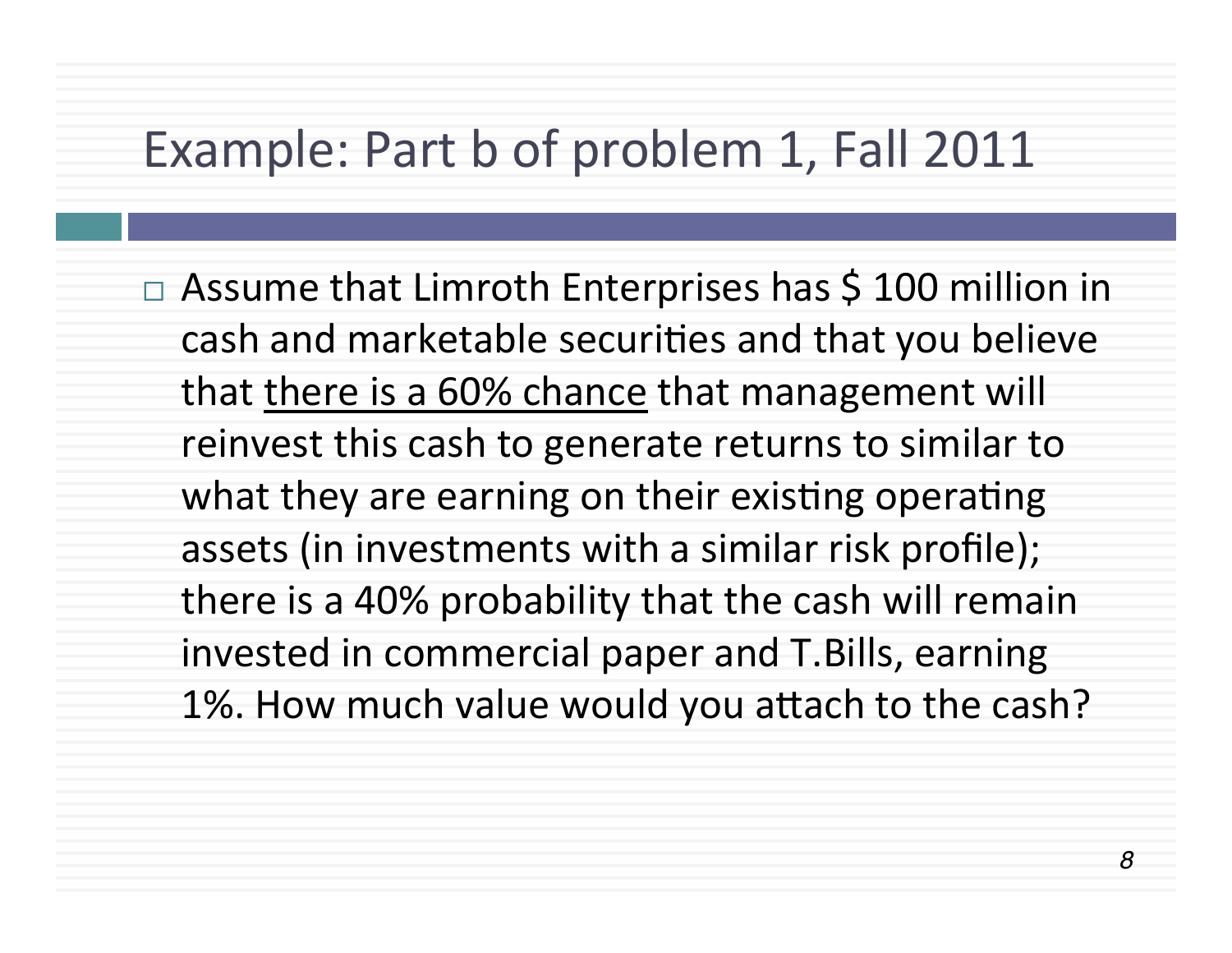# Solution

| Assuming that the cash does not get wasted                                      |     |
|---------------------------------------------------------------------------------|-----|
| Probability of happening =                                                      | 40% |
| Value of cash = $$100 =$                                                        | 100 |
| Assuming that cash gets wasted on projects making 6% (cost of<br>capital of 10% |     |
| Probability of happening =                                                      | 60% |
| Value of cash = $100$ *.06/.10 =                                                | 60  |
| Expected value of cash =                                                        | 76  |
|                                                                                 | 9   |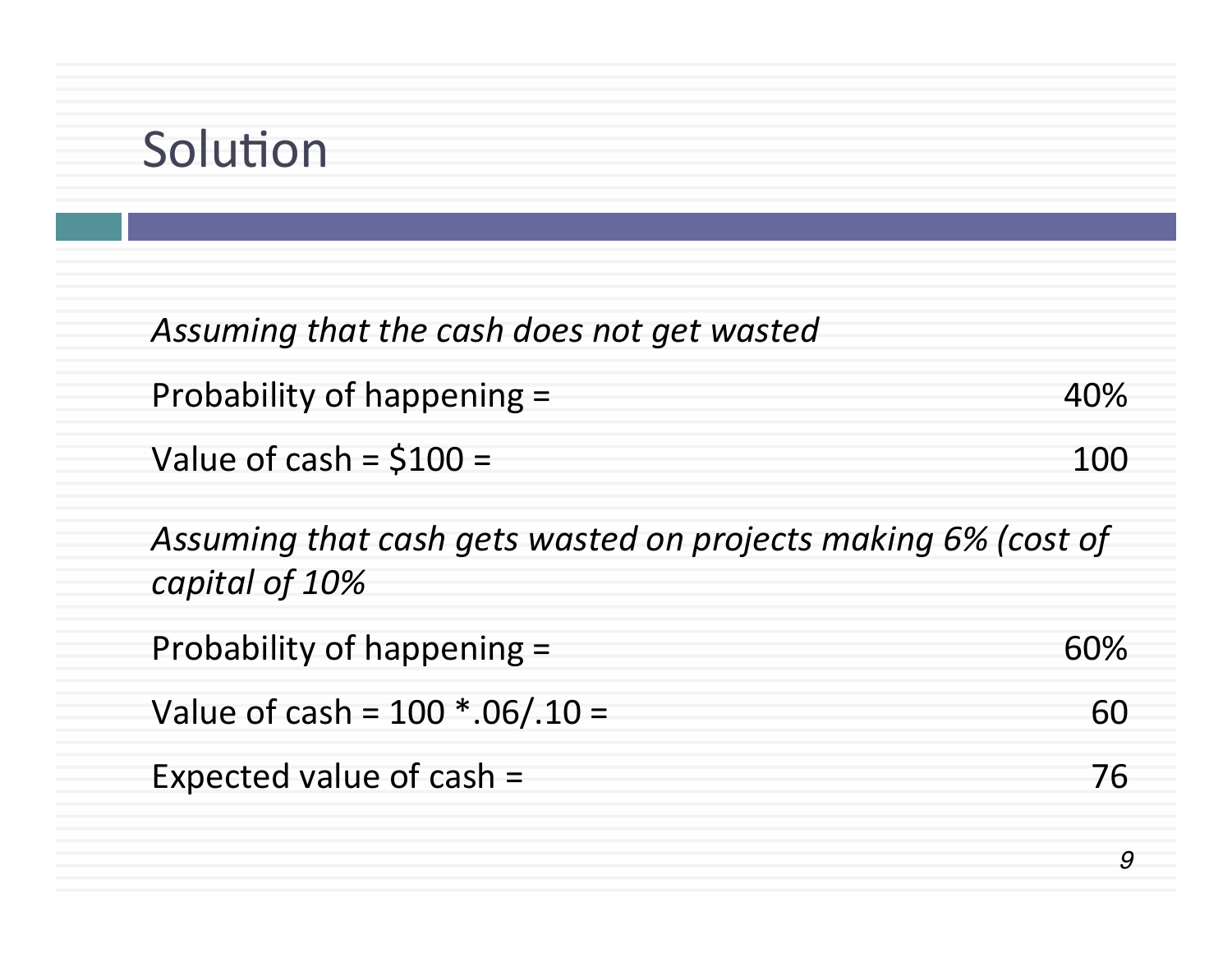#### Loose End 2: Cross Holdings

- $\Box$  Cross holdings can broadly be classified into "minority" holdings in other companies and "majority" holdings.
- $\Box$  With minority holdings, the operating income will generally not include the income from the holdings and you should be adding the value of these holdings to a conventional DCF
- $\Box$  With majority holdings, the analysis will depend upon whether you are using the consolidated financials or the parent only financials.
	- With consolidated financials, the financials will reflect 100% of the subsidiary's revenues & operating income. If you do your DCF valuation with these numbers, you have to subtract out the value of the portion of the subsidiary that does not belong to you.
	- With parent financials, you have not valued any of the subsidiary. You have to add the portion of the subsidiary that belongs to you to your DCF value.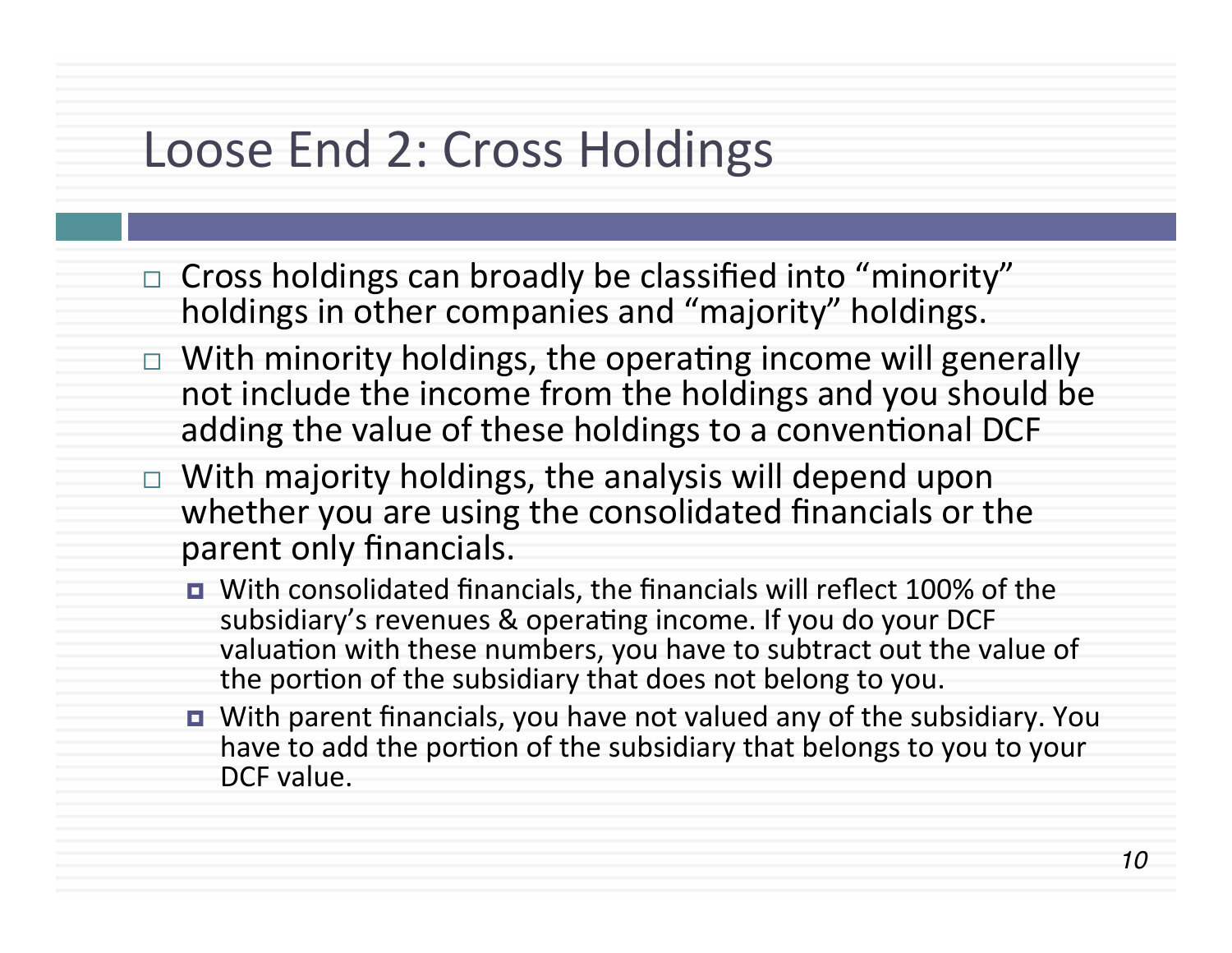# Example: Quiz from Spring 2007

- You have been asked to analyze Smithtown Works, a company with a 60% holding in Kroger Appliances (which is fully consolidated into Smithtown Works) and 10% of Haverford Steel (which is reported as a minority passive investment). All three companies are in stable growth (2%) forever), have a return on capital of 10% and share a cost of capital of 8%.
	- Smithtown Works has 500 million shares outstanding, trading at \$30 a share, and the consolidated balance sheet reports debt outstanding of  $\frac{5}{5}$  6 billion, a cash balance of  $$$  2 billion and  $$$  1 billion in minority interests. The consolidated aftertax operating income reported by the company the most recent year was  $\frac{15}{1.5}$ billion.
	- **E** Kroger Appliances is not publicly traded and there little information on its after-tax operating income, debt or cash balance, but appliance companies typically trade at 3 times book value.
	- $\blacksquare$  Haverford Steel reported after-tax operating income of \$800 million in the most recent year.
- Evaluate whether the stock in Smithtown Works is fairly priced.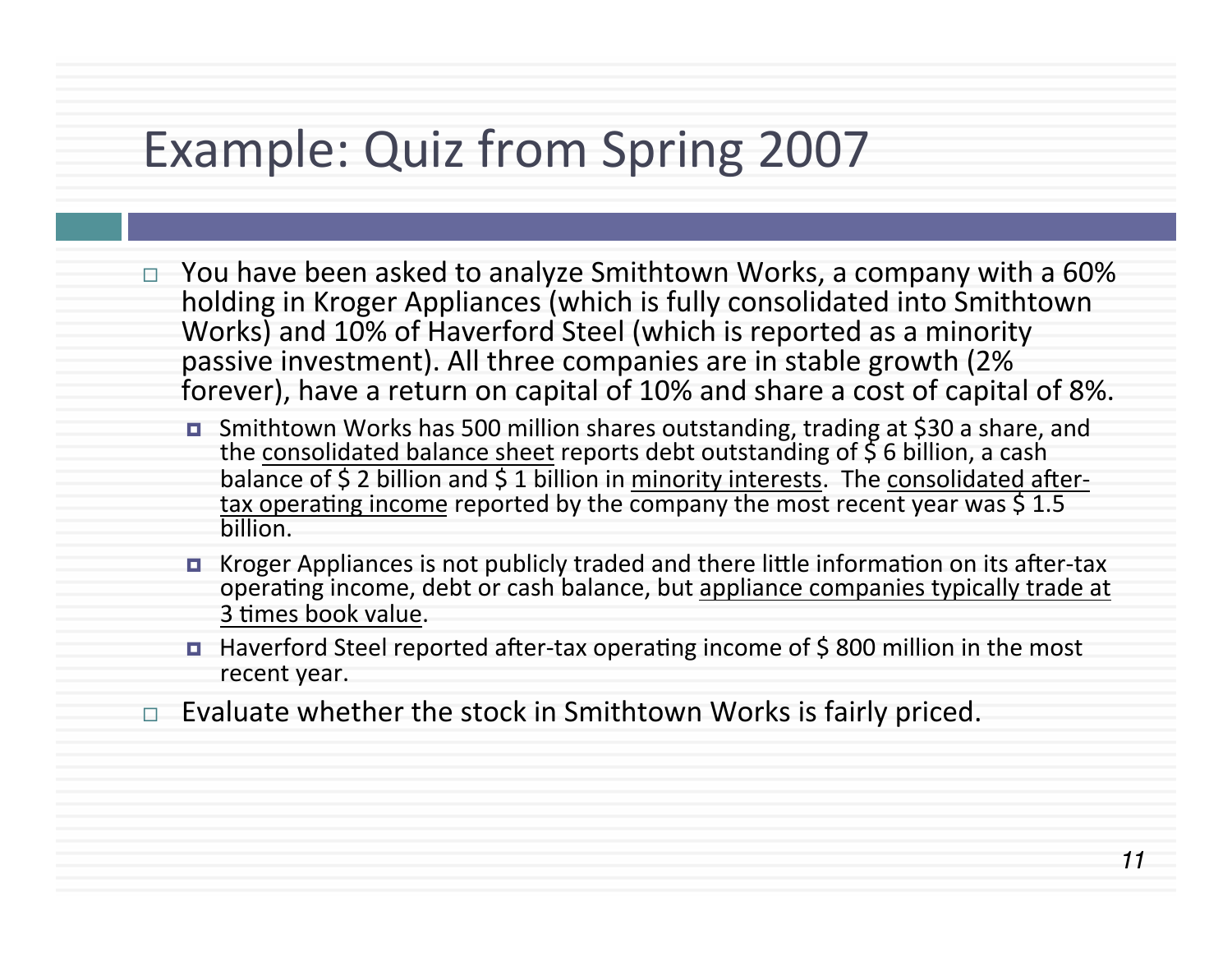# The solution

| 12 |
|----|
|    |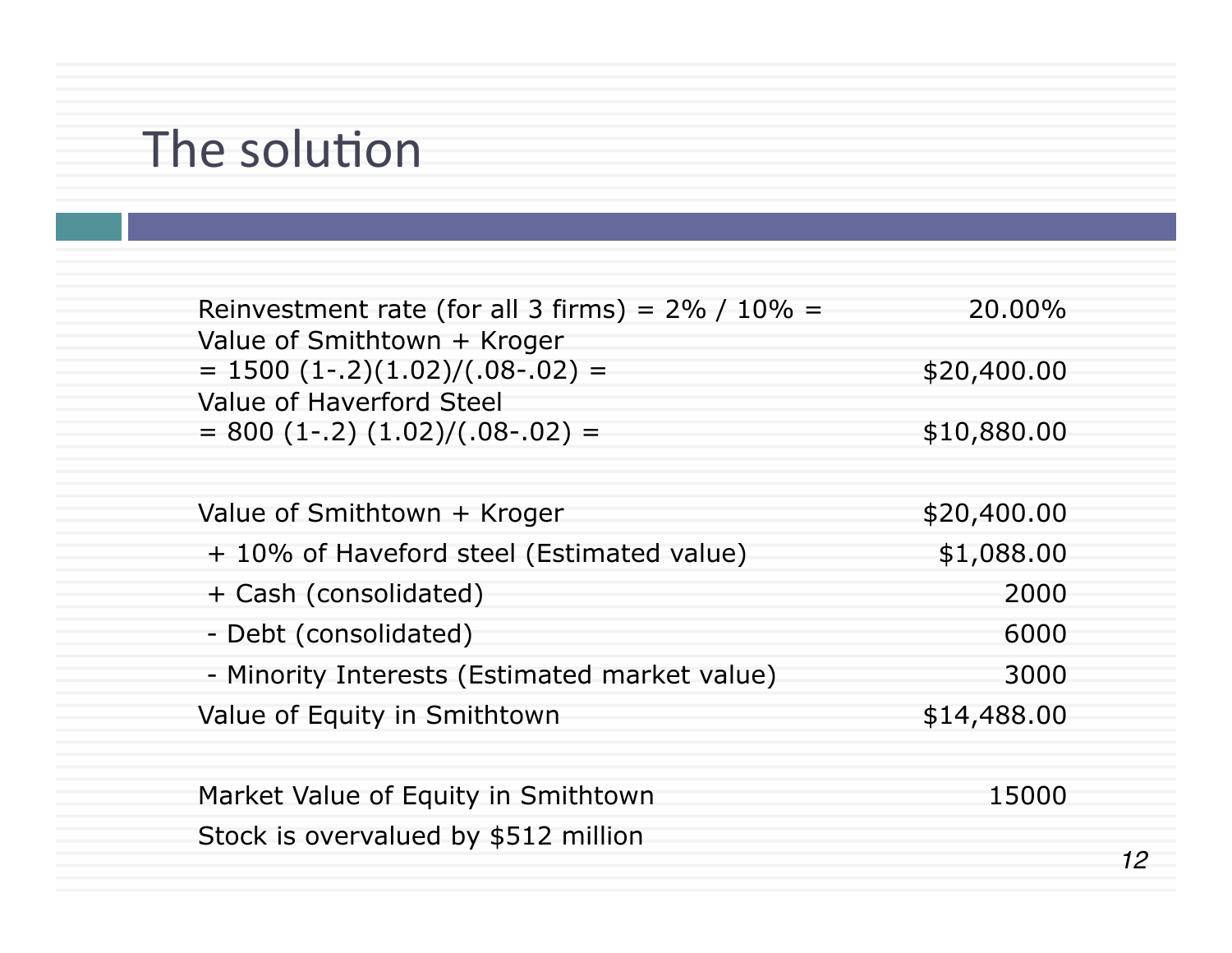#### Loose End 3: Other Assets

- $\Box$  Basic rule: If an asset is being used to generate the cash flows that you are discounting, you have already valued the asset. You cannot add the "estimated" or "market" value of that asset to your DCF valuation.
- $\Box$  If you have an unutilized or vacant asset that has value but is not contributing to cash flows, you can value it and add it to your DCF valuation.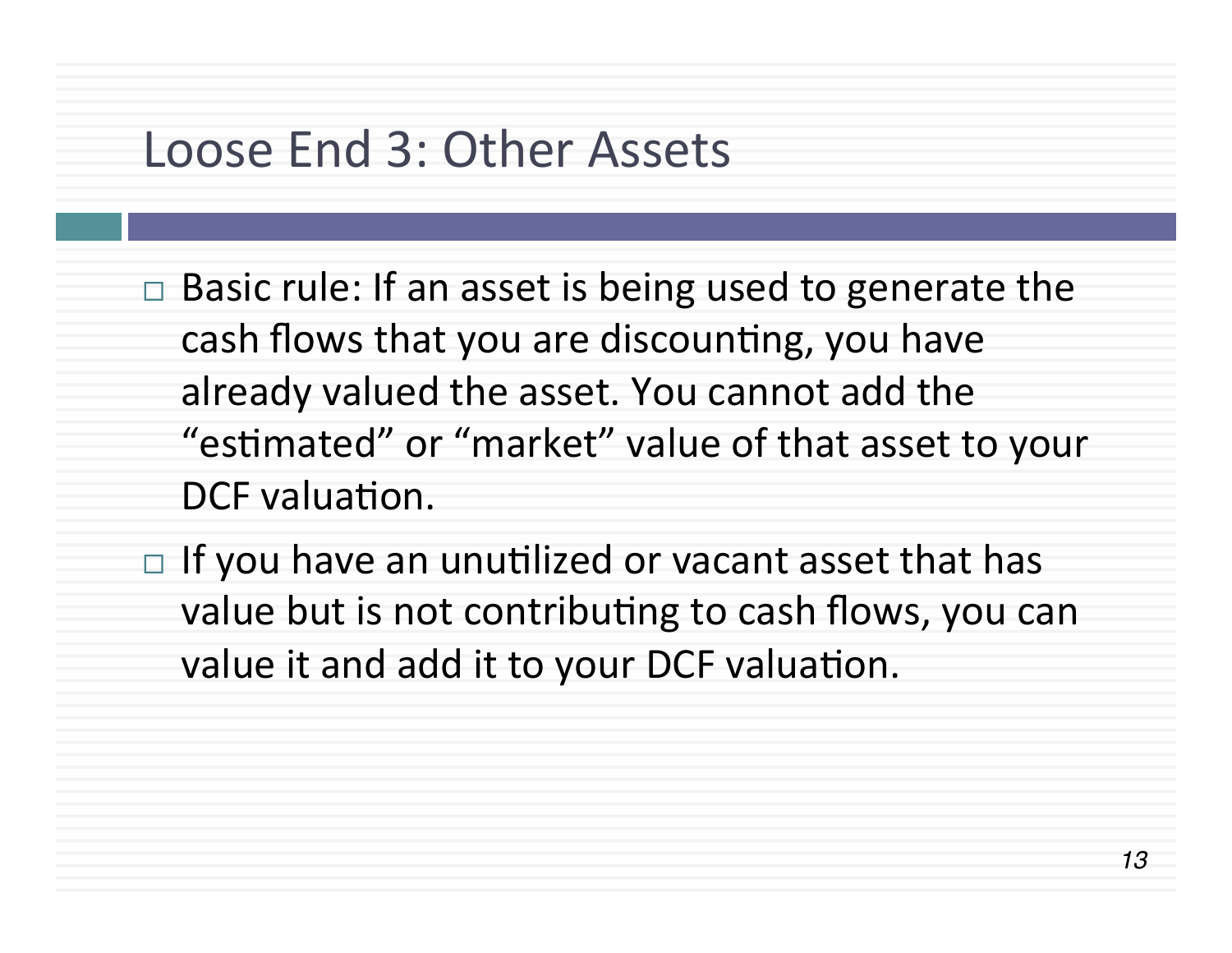# Loose End 4: Employee Options

|                                   | <b>Information</b><br>required/provided                          | Approach                                                                                             | <b>Bottom line</b>                                                                          |
|-----------------------------------|------------------------------------------------------------------|------------------------------------------------------------------------------------------------------|---------------------------------------------------------------------------------------------|
| <b>Fully Diluted</b><br>Approach  | Number of options<br>outstanding                                 | DCF value of<br>equity/ (Number of<br>shares + Number of<br>options)                                 | You will under<br>value shares,<br>because you are<br>ignoring option<br>exercise proceeds. |
| <b>Treasury Stock</b><br>Approach | Number of options<br>outstanding,<br>Exercise price              | (DCF value of<br>equity+ Exercise<br>price*Options)/<br>(Number of shares<br>+ Number of<br>options) | You will over value<br>shares, since you<br>are ignoring time<br>premium on<br>options.     |
| Option value<br>approach          | <b>Options</b><br>characteristics<br>needed to estimate<br>value | (DCF value of<br>equity - Value of<br>options)/ Number<br>of shares                                  | Value per share<br>reflects reality                                                         |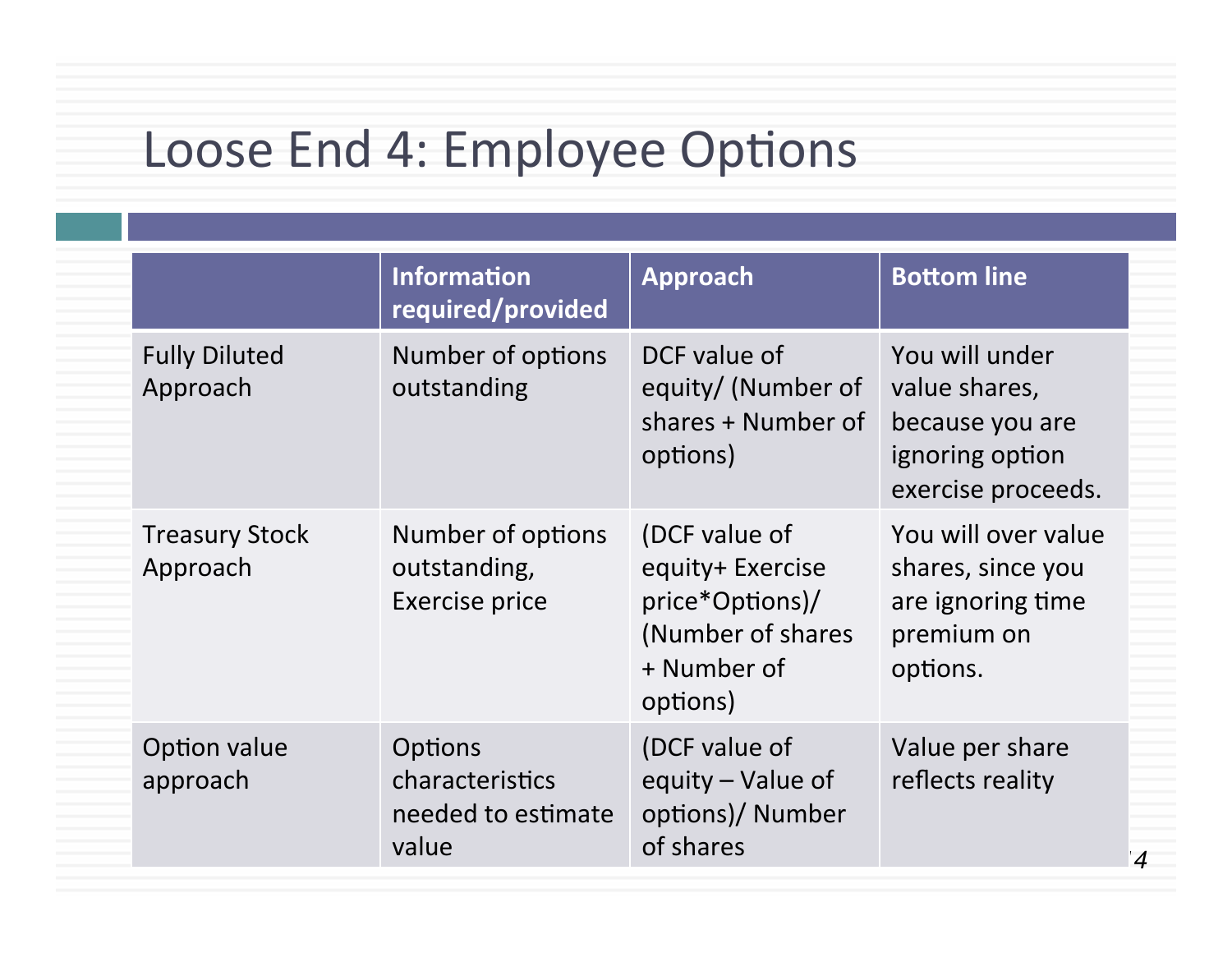### Problem 2, part c: Spring 2008 Quiz

 $\Box$  Now assume that the firm has 10 million shares outstanding today, and has granted 2 million options to its top management; the exercise price of the options is  $\frac{1}{2}$ /share. Furthermore, analysts are predicting that they will have to issue 8 million additional shares over the next 2 years (to cover their reinvestment needs). Using the treasury stock approach, estimate the value of equity per share today.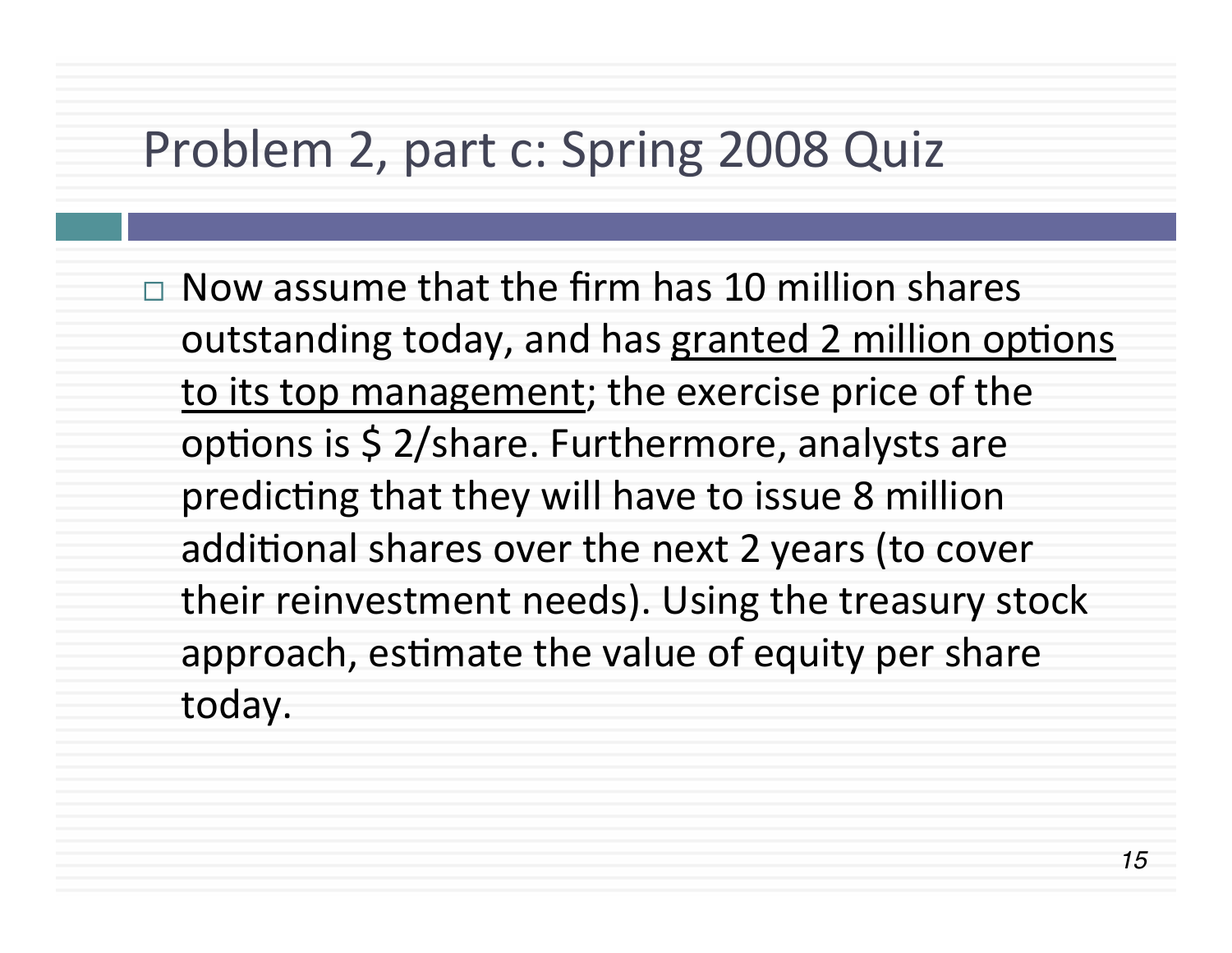# Solution

|                                                      |             | $\mathcal{P}$ | 3       |
|------------------------------------------------------|-------------|---------------|---------|
| FCFE                                                 | $-$ \$20.00 | $-$ \$10.00   | \$5.00  |
| <b>Terminal value</b>                                |             |               | \$86.67 |
| Compounded cost of equity                            | 1.2         | 1.392         | 1.55904 |
| Present value                                        | $-$ \$16.67 | $-57.18$      | \$58.80 |
| Value of equity today $=$                            | \$34.95     |               |         |
| Exercise proceeds =<br>Number of shares = $10 + 2 =$ | \$4.00      |               |         |
|                                                      |             |               |         |
|                                                      | 12.00       |               |         |
| Value per share $=$                                  | \$3.25      |               |         |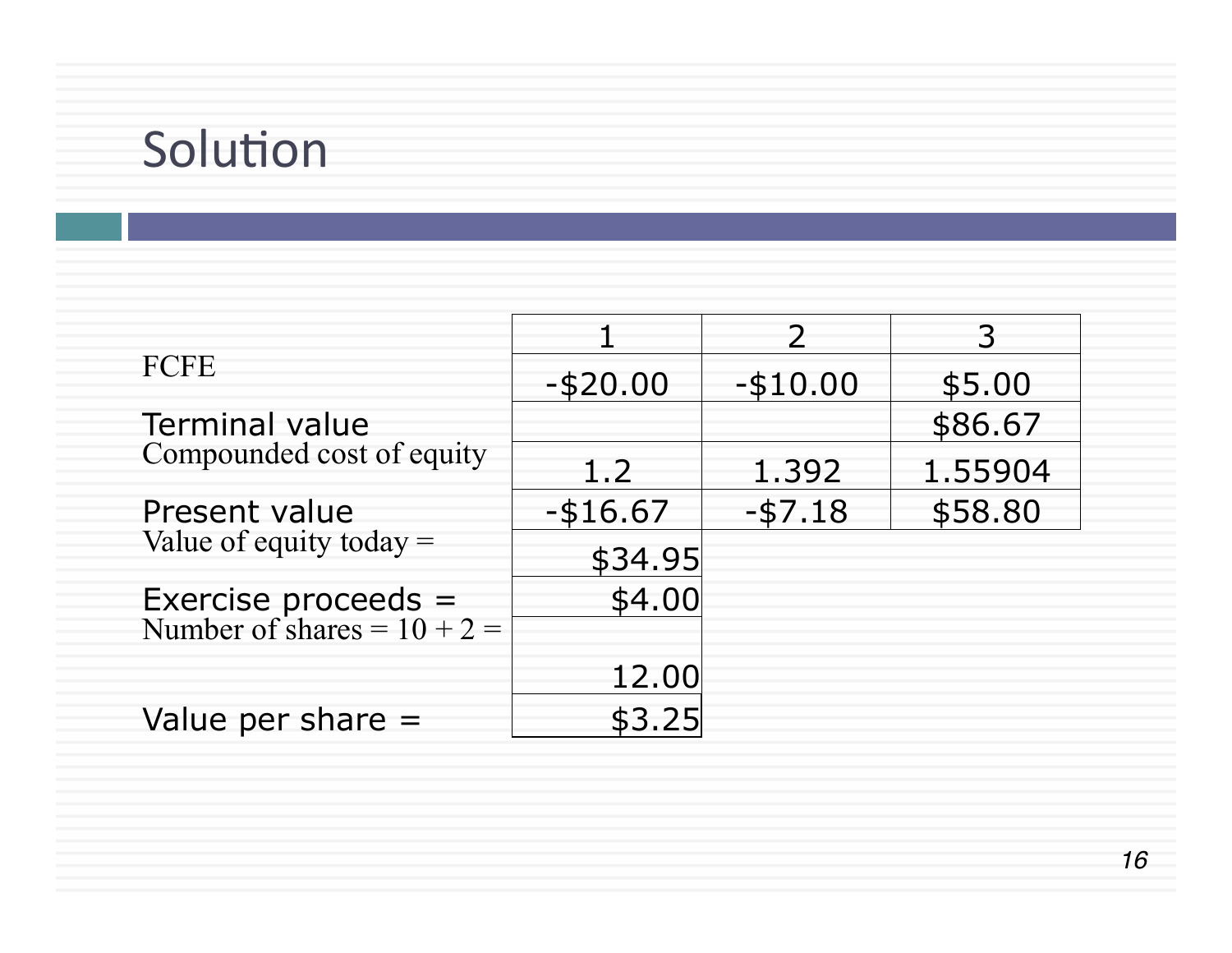#### DCF Mechanics : Cash flows

- $\Box$  Cash flows: When estimating cash flows, first check on whether you are estimating cash flows to the firm or to equity.
- $\Box$  The cash flows should always be after
	- ¤ Taxes
	- $\blacksquare$  Reinvestment needs, with information given in
		- **n** Ingredient parts as cap ex, depreciation and working capital)
		- Return on capital and a growth rate  $(g/ROC)$
		- $\blacksquare$  Sales to Capital ratio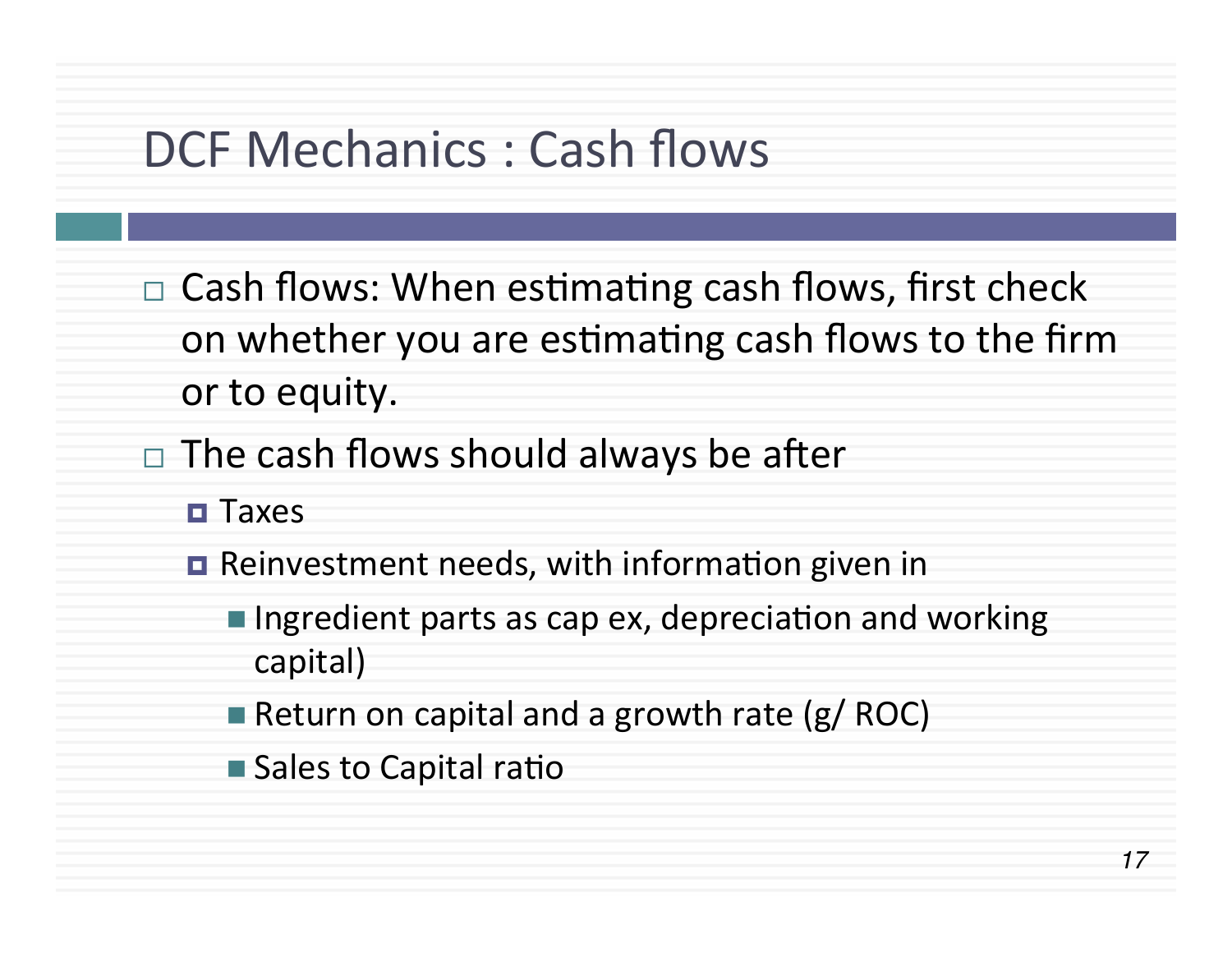# DCF Mechanics 2: Discounting

- $\Box$  Match up the risk of the cash flow to the discount rate. Thus, if you are given a guaranteed cash flow to a risky firm, you should use the risk free rate as your discount rate.
- $\Box$  Match the discount rate up to the cash flow
	- $\blacksquare$  In the same currency
	- $\blacksquare$  If CF to equity (capital), use cost of equity (capital)
- $\Box$  When your cost of capital changes over time, remember that you should discount at the cumulated cost of equity/capital, not that specific year's cost of equity/ capital.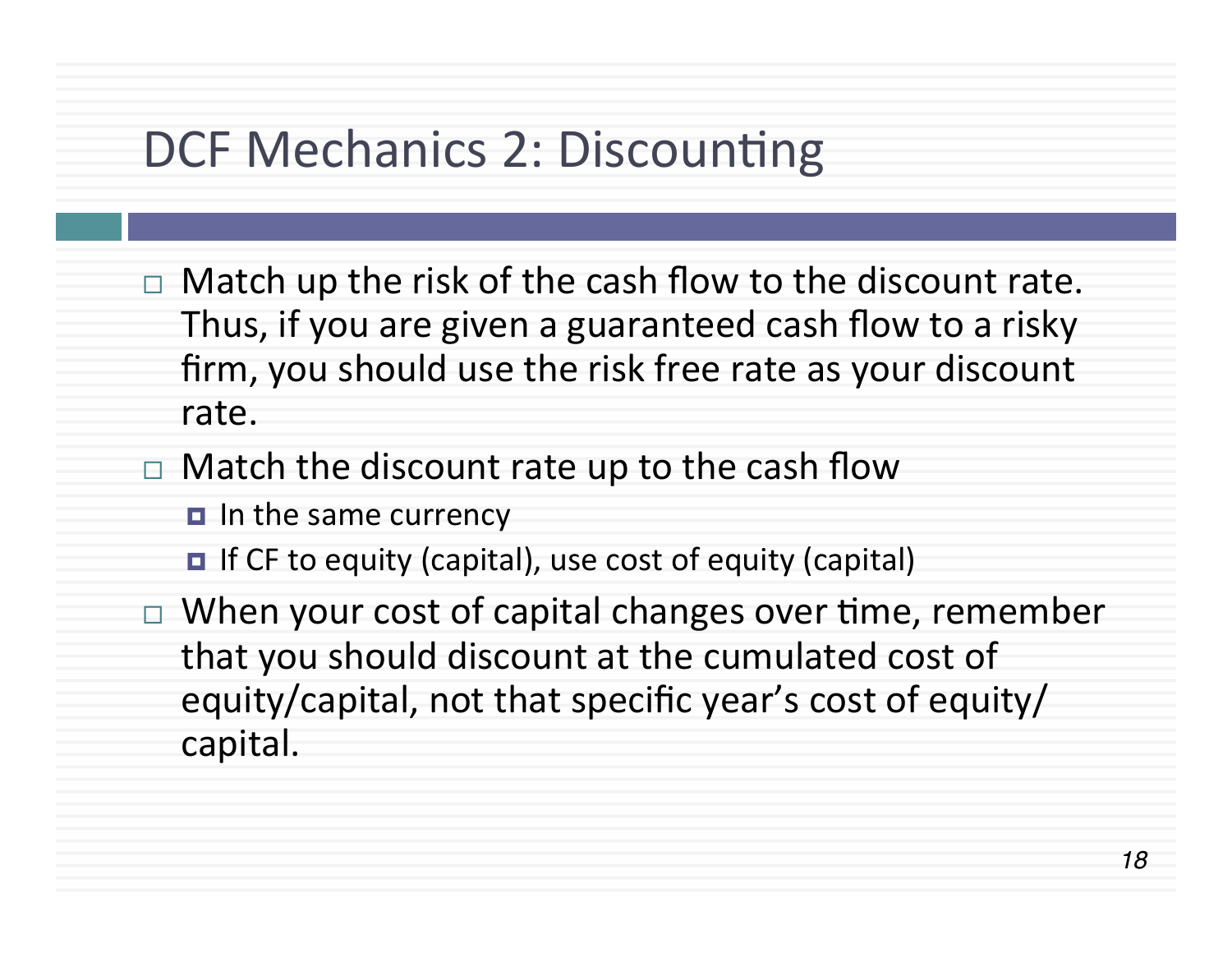## Example: Problem 1a, Fall 2010

 $\Box$  Maple Telecom is in significant financial trouble. It reported operating losses of  $$$  20 million in the most recent year on revenues of  $$$  100 million. The total book value of capital invested in the firm today is  $\frac{1}{9}$  190 million. Assuming that the firm will revert back to health in 3 years, you have forecast revenues, after-tax operating income and reinvestment, as well as the cost of capital:

|                 | Year 1  | Year 2  | Year 3 |
|-----------------|---------|---------|--------|
| Revenues        | \$150   | \$160   | \$180  |
| EBIT $(1-t)$    | $- $15$ | \$15    | \$25   |
| + Depreciation  | \$15    | \$20    | \$25   |
| $-Cap Ex$       | \$5     | \$25    | \$40   |
| <b>FCFF</b>     | $-$ \$5 | $+ $10$ | \$10   |
| Cost of capital | 14%     | 12%     | 10%    |